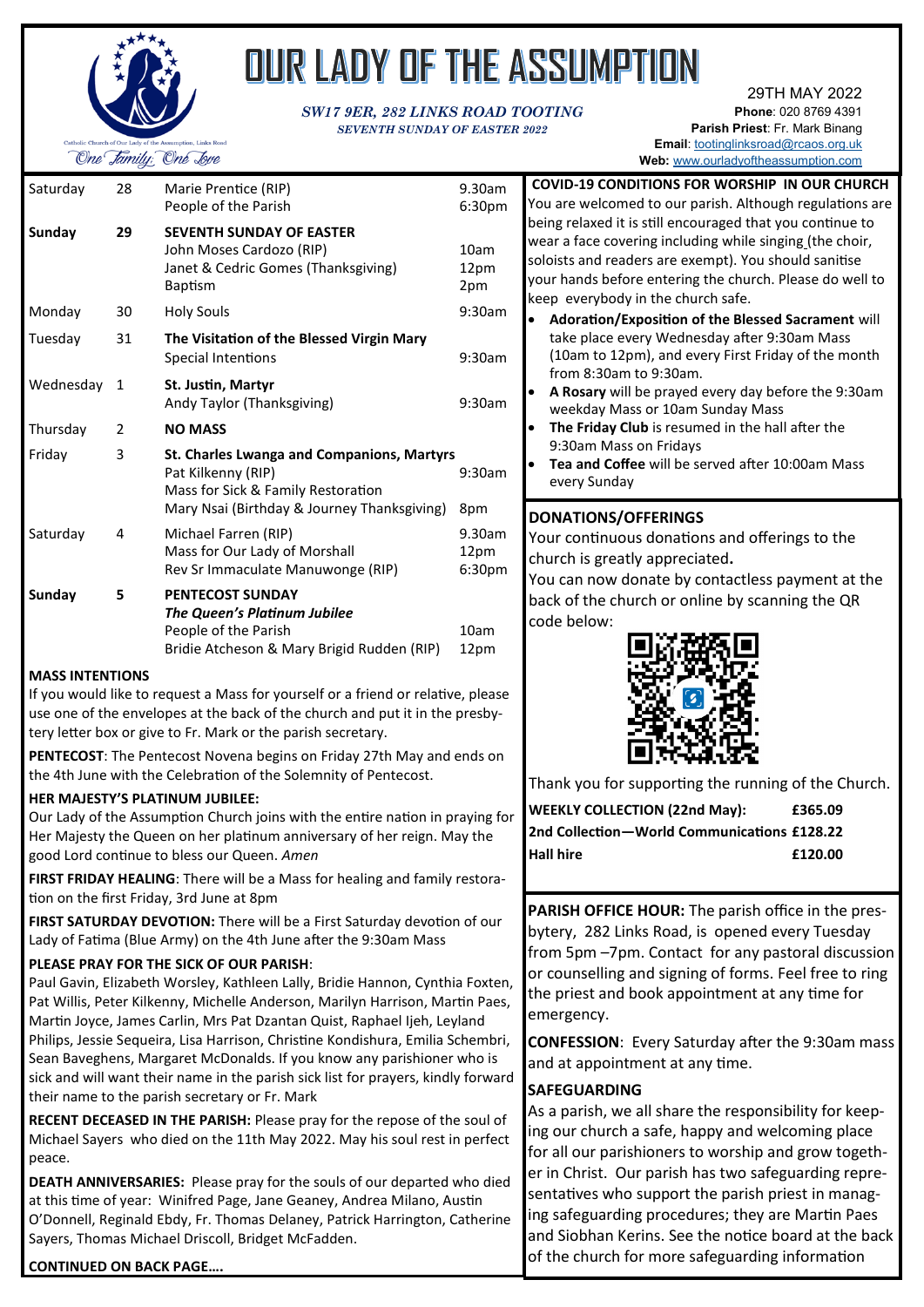**PARISH BEREAVEMENT GROUP:** The Parish bereavement group meets in the parish hall every first Monday of the month at 5pm.

**REPOSITORY**: A range of Catholic goods, cards and rosaries are available in the Parish Bookshop.

**CONFIRMATION CLASSES** : Confirmation Classes are held every Wednesday in the Church at 7 pm.

#### **FIRST HOLY COMMUNION CLASSES**

Catechism classes for candidates for First Holy Communion are in progress every Saturday in the Parish Hall, 11:30am to 12:30pm. Parents kindly bring your children on time for these sessions.

**CHOIR PRACTICE:** Choir practice will be held every **MONDAY** in the church at **7pm**. Old and new members are welcome come and sing and praise God.

**APPRECIATIONS:** Thank you for being an indefatigable and dynamic parishioner. Your sincere contribution and support is highly appreciated. God bless you.

#### **PARISH DATES FOR YOUR DIARIES**

| 1) First Holy Communion                           | 19th June - 12pm     |
|---------------------------------------------------|----------------------|
| 2) Confirmation                                   | 17th July - 12pm     |
| 3) Parish Feast Day/International Day Celebration | 14th August - 11am   |
| 4) Archbishop John Wilson Pastoral Visit          | 11th December - 10am |
|                                                   |                      |

**SYNOD 2023**: We have put an update on our website, please see <https://stmarystooting.weebly.com/synod.html> (there is a link also on the home page of our website). Please continue to pray for the Synod—there are prayer cards are at the back of the church and the synod prayer is shown below:

#### Prayer for the Synod:

We stand before You, Holy Spirit, as we gather together in Your name.

With you along to guide us, make Yourself at home in our hearts; Teach us the way we must go And how we are to pursue it.

We are weak and sinful: do not let us promote disorder. Do not let ignorance lead us down the wrong path nor partiality influence our actions.

Let us find in You our unity so that we may journey together to eternal life and not stray from the way of truth and what is right.

All this we ask of You who are at work in every place and time. in the communion of the Father and the Son, forever and ever.

Amen.

#### **WELCOME TO NEW PARISHIONERS**

We welcome all new parishioners. We are pleased to have new members in our parish family. Be a part of us. We love you. God bless you.

## **"**OUR LADY OF THE ASSUMPTION, ONE FAMILY, ONE LOVE**"**